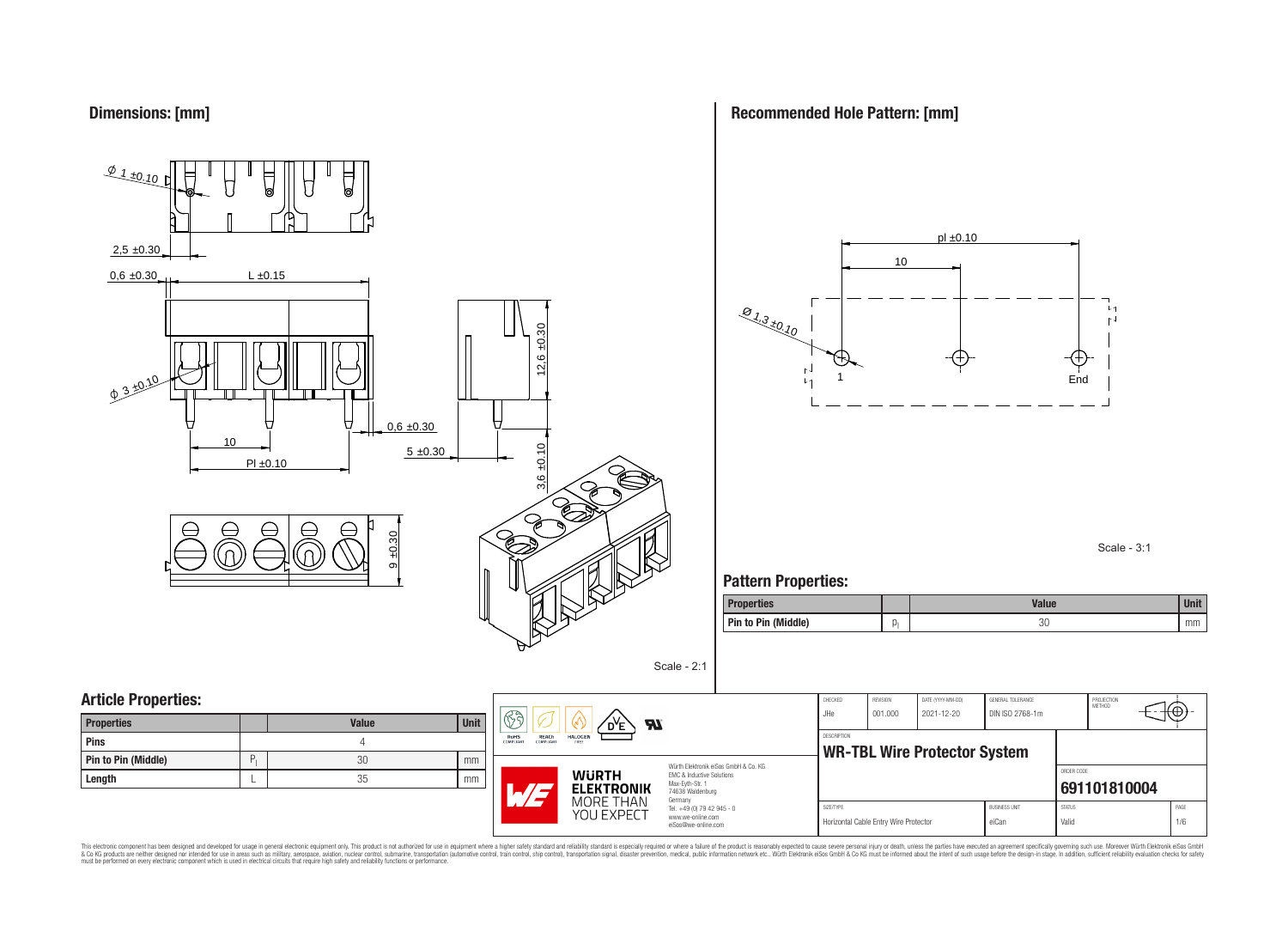### **Kind Properties:**

| <b>Properties</b> |   | <b>Moline</b><br>"dluc- | <b>Unit</b> |
|-------------------|---|-------------------------|-------------|
| <b>Pitch</b>      | - | טו                      | mm          |

### **Material Properties:**

| <b>Insulator Material</b>            | PA66                   |
|--------------------------------------|------------------------|
| <b>Insulator Flammability Rating</b> | $UL94V-0$              |
| <b>Insulator Color</b>               | Blue                   |
| <b>Terminal Screw Material</b>       | <b>Steel</b>           |
| <b>Terminal Screw Plating</b>        | Zinc                   |
| <b>Pin Material</b>                  | <b>Brass</b>           |
| <b>Pin Plating</b>                   | Tin over Nickel        |
| <b>Wire Guard Material</b>           | <b>Stainless Steel</b> |

### **General Information:**

**Operating Temperature** -40 up to +105 °C

# **Electrical Properties:**

| <b>Properties</b>           |     | <b>Test conditions</b> | <b>Value</b> | <b>Unit</b> | Tol.      |      |
|-----------------------------|-----|------------------------|--------------|-------------|-----------|------|
|                             |     |                        | UL           | <b>VDE</b>  |           |      |
| <b>Rated Current</b>        | ΙŖ. |                        | 16           | 16          | A         |      |
| <b>Working Voltage</b>      |     |                        | 250          | 250         |           |      |
| <b>Withstanding Voltage</b> |     | min                    | 1500         | 2000        |           |      |
| <b>Contact Resistance</b>   | R   |                        | 20           | 20          | $m\Omega$ | max. |

### **Mechanical Properties:**

| <b>Properties</b>        | <b>Value</b>       | <b>Unit</b> |
|--------------------------|--------------------|-------------|
| Tightening Torque (EU)   | 0.3                | $N^*m$      |
| Tightening Torque (US)   | 2.6                | $in*$ Ibf   |
| <b>Wire Strip Length</b> | $6$ up to $7$ (mm) |             |

# **Mechanical Properties:**

| <b>Properties</b> | <b>Value</b>   | <b>Unit</b> |
|-------------------|----------------|-------------|
| <b>Screw</b>      | M <sub>3</sub> |             |

# **Wire Properties:**

| Solid Wire Section (AWG)              | 26 to 14 (AWG)                  |
|---------------------------------------|---------------------------------|
| <b>Solid Wire Section (Metric)</b>    | $0.5$ to 2.5 (mm <sup>2</sup> ) |
| <b>Stranded Wire Section (AWG)</b>    | 26 to 14 (AWG)                  |
| <b>Stranded Wire Section (Metric)</b> | $0.5$ to 2.5 (mm <sup>2</sup> ) |

# **Certification:**

| <b>RoHS Approval</b>  | Compliant [2011/65/EU&2015/863]     |  |  |  |  |
|-----------------------|-------------------------------------|--|--|--|--|
| <b>REACh Approval</b> | Conform or declared [(EC)1907/2006] |  |  |  |  |
| <b>Halogen Free</b>   | Conform [JEDEC JS709B]              |  |  |  |  |
| <b>Halogen Free</b>   | Conform [IEC 61249-2-21]            |  |  |  |  |
| <b>VDE Approval</b>   | 40022614 Type: 101]                 |  |  |  |  |

| $\mathbb{S}$ a<br>DE<br><b>RI</b><br>w<br>REACh<br>RoHS<br><b>HALOGEN</b><br><b>COMPLIANT</b><br>FREE<br>COMPLIANT<br>Würth Elektronik eiSos GmbH & Co. KG |                                                                             | CHECKED<br>JHe     | REVISION<br>001.000                   | DATE (YYYY-MM-DD)<br>2021-12-20     | GENERAL TOLERANCE<br>DIN ISO 2768-1m |                        | PROJECTION<br>METHOD | ι€Θ.        |
|------------------------------------------------------------------------------------------------------------------------------------------------------------|-----------------------------------------------------------------------------|--------------------|---------------------------------------|-------------------------------------|--------------------------------------|------------------------|----------------------|-------------|
|                                                                                                                                                            |                                                                             | <b>DESCRIPTION</b> |                                       | <b>WR-TBL Wire Protector System</b> |                                      |                        |                      |             |
| <b>WURTH</b><br><b>ELEKTRONIK</b>                                                                                                                          | EMC & Inductive Solutions<br>Max-Evth-Str. 1<br>74638 Waldenburg<br>Germany |                    |                                       |                                     |                                      | ORDER CODE             | 691101810004         |             |
| <b>MORE THAN</b><br>YOU EXPECT                                                                                                                             | Tel. +49 (0) 79 42 945 - 0<br>www.we-online.com<br>eiSos@we-online.com      | SIZE/TYPE          | Horizontal Cable Entry Wire Protector |                                     | <b>BUSINESS UNIT</b><br>eiCan        | <b>STATUS</b><br>Valid |                      | PAGE<br>2/6 |

This electronic component has been designed and developed for usage in general electronic equipment only. This product is not authorized for subserved requipment where a higher selection equipment where a higher selection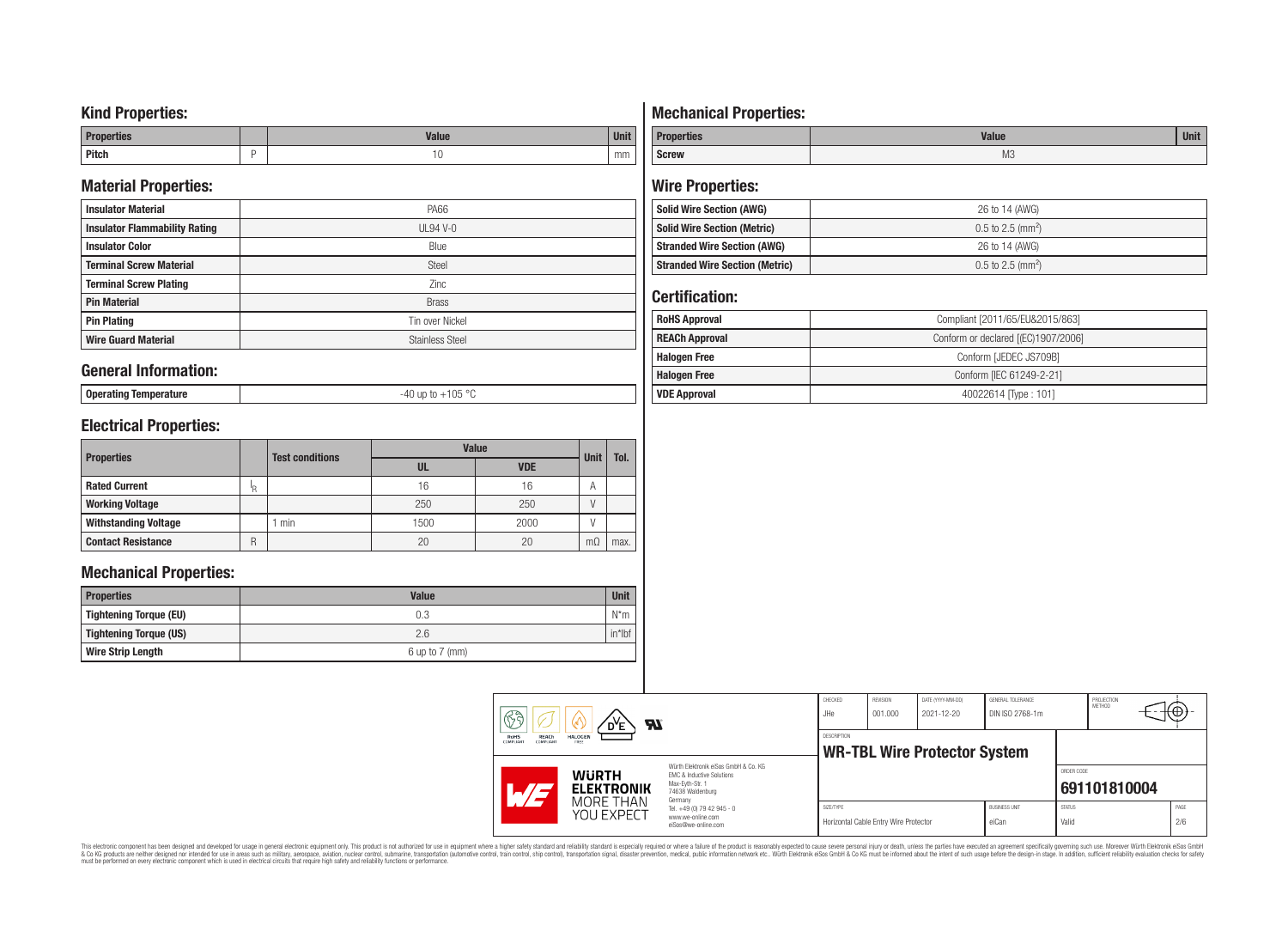

This electronic component has been designed and developed for usage in general electronic equipment only. This product is not authorized for subserved requipment where a higher selection equipment where a higher selection

PROJECTION<br>METHOD

ю

**[691101810004](https://www.we-online.com/catalog/en/article/691101810004)**

ORDER CODE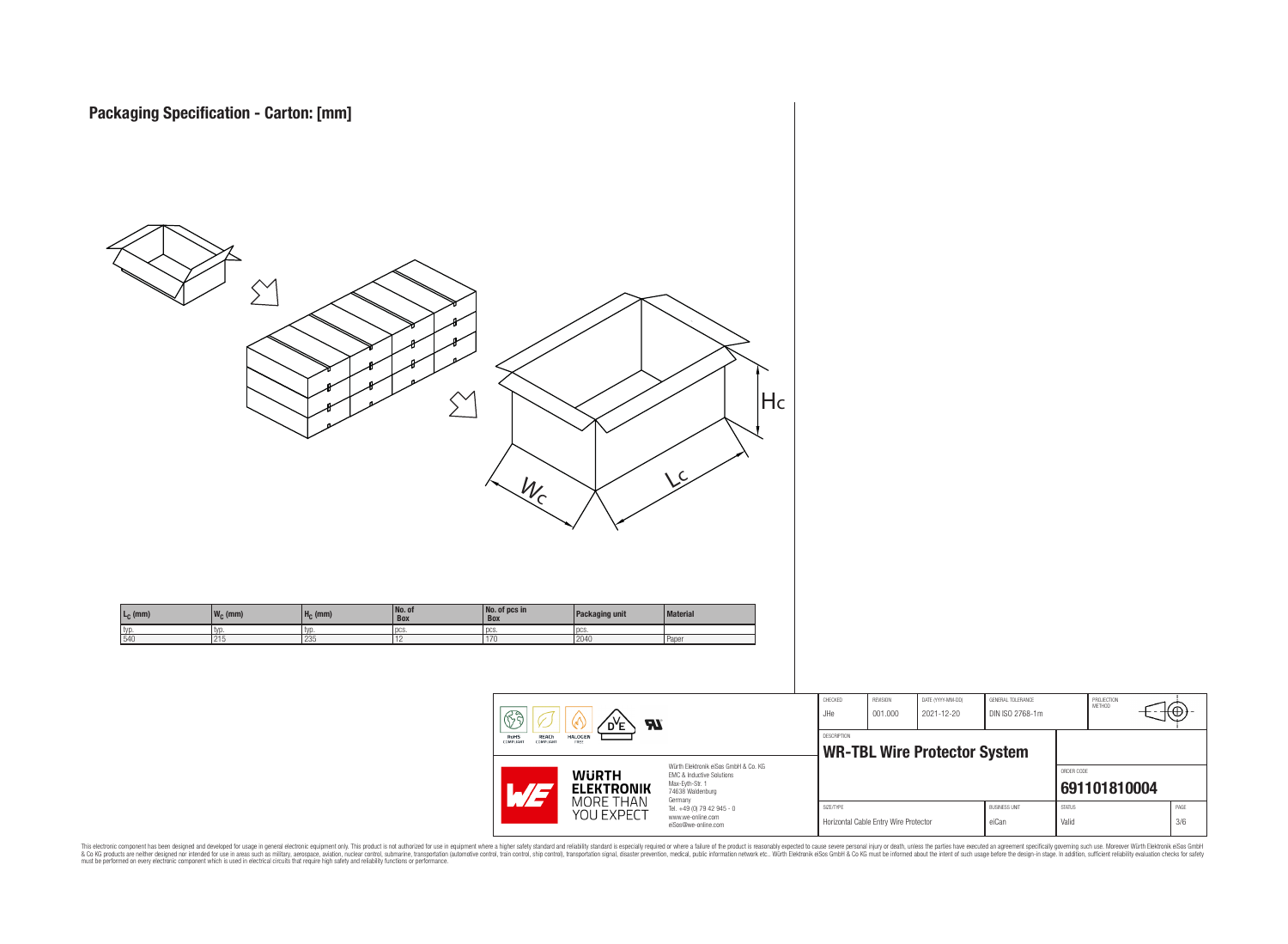# **Classification Wave Soldering Profile:**



----- min temperature procedure ----- max temperature procedure

# **Classification Wave Soldering Profile:**

| <b>Profile Feature</b>                             |                               | <b>Pb-Free Assembly</b>                     | <b>Sn-Pb Assembly</b>                       |
|----------------------------------------------------|-------------------------------|---------------------------------------------|---------------------------------------------|
| <b>Preheat Temperature Min</b>                     | $\mathsf{I}_{\mathsf{S}}$ min | 100 °C                                      | 100 °C                                      |
| <b>Preheat Temperature Typical</b>                 | s typical                     | 120 °C                                      | 120 °C                                      |
| <b>Preheat Temperature Max</b>                     | s max                         | 130 °C                                      | 130 °C                                      |
| Preheat Time $t_s$ from $T_{s,min}$ to $T_{s,max}$ | $L_{\rm S}$                   | 70 seconds                                  | 70 seconds                                  |
| Ramp-up Rate                                       | $\Delta T$                    | 150 $\degree$ C max.                        | 150 $\degree$ C max.                        |
| <b>Peak Temperature</b>                            | $T_{\rm p}$                   | $250 °C - 260 °C$                           | $235 °C - 260 °C$                           |
| Time of actual peak temperature                    | $t_{p}$                       | max. 10 seconds<br>max. 5 seconds each wave | max. 10 seconds<br>max. 5 seconds each wave |
| Ramp-down Rate, Min                                |                               | $\sim$ 2 K/ second                          | $\sim$ 2 K/ second                          |
| Ramp-down Rate, Typical                            |                               | $\sim$ 3.5 K/ second                        | $\sim$ 3.5 K/ second                        |
| Ramp-down Rate, Max                                |                               | $\sim$ 5 K/ second                          | $\sim$ 5 K/ second                          |
| Time 25 $^{\circ}$ C to 25 $^{\circ}$ C            |                               | 4 minutes                                   | 4 minutes                                   |

refer to EN61760-1:2006

| रुके<br><b>Al</b><br>D <sup>Y</sup> E<br>REACh<br><b>HALOGEN</b><br>RoHS<br><b>COMPLIANT</b><br>FREE<br>COMPLIANT |  |                                   | CHECKED<br>JHe                                                                                                                                                                                | REVISION<br>001.000 | DATE (YYYY-MM-DD)<br>2021-12-20       | GENERAL TOLERANCE<br>DIN ISO 2768-1m |                               | PROJECTION<br><b>METHOD</b> | ₩Ψ           |             |
|-------------------------------------------------------------------------------------------------------------------|--|-----------------------------------|-----------------------------------------------------------------------------------------------------------------------------------------------------------------------------------------------|---------------------|---------------------------------------|--------------------------------------|-------------------------------|-----------------------------|--------------|-------------|
|                                                                                                                   |  |                                   | <b>DESCRIPTION</b><br><b>WR-TBL Wire Protector System</b>                                                                                                                                     |                     |                                       |                                      |                               |                             |              |             |
| $\sqrt{4/2}$                                                                                                      |  | <b>WURTH</b><br><b>ELEKTRONIK</b> | Würth Elektronik eiSos GmbH & Co. KG<br>FMC & Inductive Solutions<br>Max-Evth-Str. 1<br>74638 Waldenburg<br>Germany<br>Tel. +49 (0) 79 42 945 - 0<br>www.we-online.com<br>eiSos@we-online.com |                     |                                       |                                      |                               | ORDER CODE                  | 691101810004 |             |
|                                                                                                                   |  | MORE THAN<br>YOU EXPECT           |                                                                                                                                                                                               | SIZE/TYPE           | Horizontal Cable Entry Wire Protector |                                      | <b>BUSINESS UNIT</b><br>eiCan | <b>STATUS</b><br>Valid      |              | PAGE<br>4/6 |

This electronic component has been designed and developed for usage in general electronic equipment only. This product is not authorized for subserved requipment where a higher selection equipment where a higher selection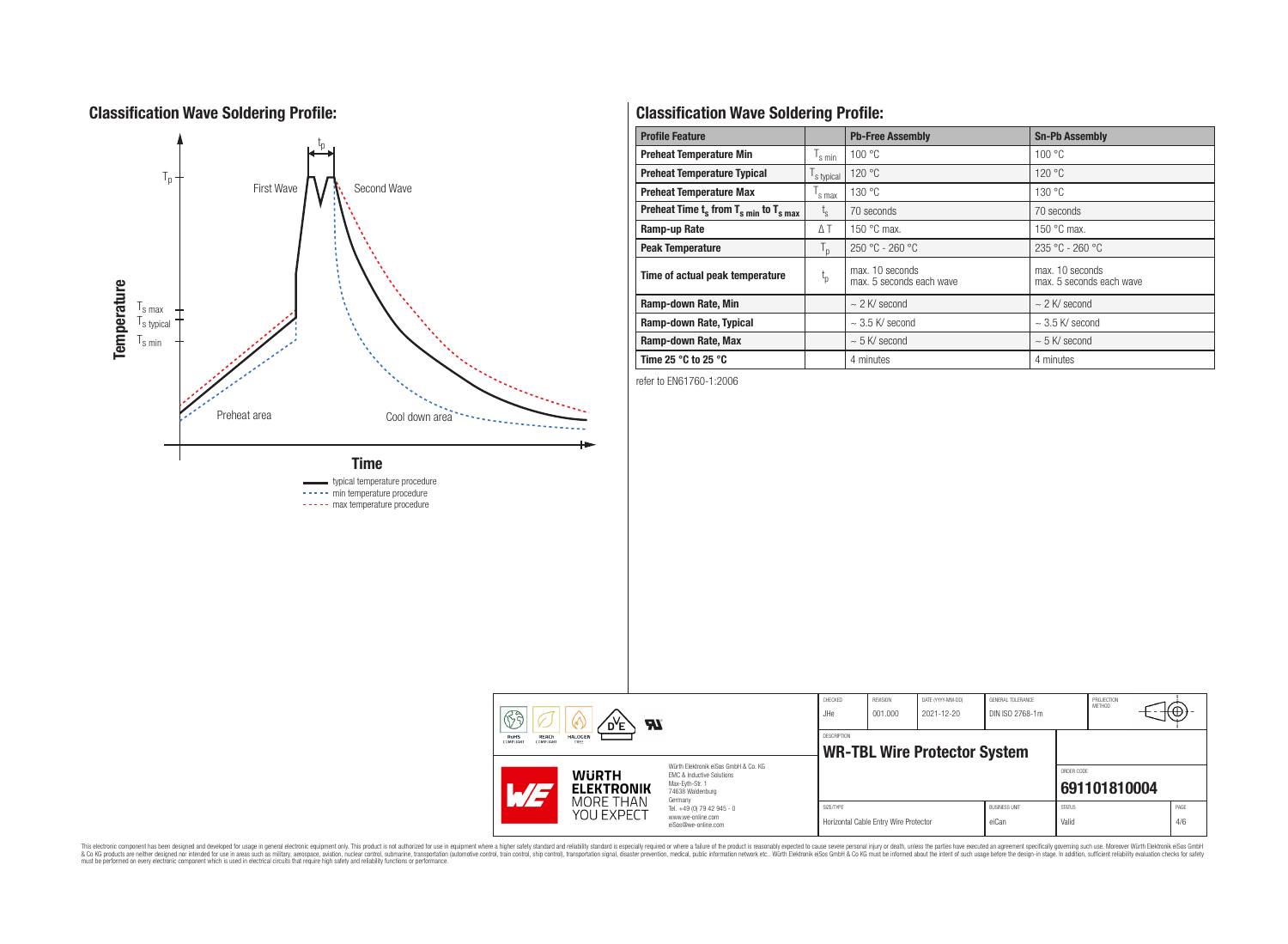# **Cautions and Warnings:**

### **The following conditions apply to all goods within the product series of the Connectors of Würth Elektronik eiSos GmbH & Co. KG:**

#### **General:**

- This mechanical component is designed and manufactured for use in general electronic equipment.
- Würth Elektronik must be asked for written approval (following the PPAP procedure) before incorporating the components into any equipment in fields such as military, aerospace, aviation, nuclear control, submarine, transportation (automotive control, train control, ship control), transportation signal, disaster prevention, medical, public information network, etc. where higher safety and reliability are especially required and/or if there is the possibility of direct damage or human injury.
- Mechanical components that will be used in safety-critical or high-reliability applications, should be pre-evaluated by the customer.
- The mechanical component is designed and manufactured to be used within the datasheet specified values. If the usage and operation conditions specified in the datasheet are not met, the component may be damaged or dissolved.
- Do not drop or impact the components, the component may be damaged.
- Prevent any damage or scratches on the component, especially on the actuator.
- Direct mechanical impact to the product shall be prevented (e.g overlapping of the PCB's).
- Würth Elektronik products are qualified according to international standards, which are listed in each product reliability report. Würth Elektronik does not warrant any customer qualified product characteristics beyond Würth Elektroniks' specifications, for its validity and sustainability over time.
- The responsibility for the applicability of the customer specific products and use in a particular customer design is always within the authority of the customer. All technical specifications for standard products do also apply to customer specific products.
- The mechanical component is designed to be used along with Würth Elektronik counterparts and tools. Würth Elektronik cannot ensure the reliability of these components while being used with other products.

#### **Product Specific:**

#### **Soldering:**

- The solder profile must comply with the technical product specifications. All other profiles will void the warranty.
- All other soldering methods are at the customers' own risk.

#### **Cleaning and Washing:**

- Washing agents used during the production to clean the customer application might damage or change the characteristics of the component, body, pins and termination. Washing agents may have a negative effect on the long-term functionality of the product.
- Using a brush during the cleaning process may deform function relevant areas. Therefore, we do not recommend using a brush during the PCB cleaning process.

#### **Potting and Coating:**

• If the product is potted in the customer application, the potting material might shrink or expand during and after hardening. Shrinking could lead to an incomplete seal, allowing contaminants into the components. Expansion could damage the components. We recommend a manual inspection after potting or coating to avoid these effects.

#### **Storage Conditions:**

- A storage of Würth Elektronik products for longer than 12 months is not recommended. Within other effects, the terminals may suffer degradation, resulting in bad solderability. Therefore, all products shall be used within the period of 12 months based on the day of shipment.
- Do not expose the components to direct sunlight.
- The storage conditions in the original packaging are defined according to DIN EN 61760-2.
- The storage conditions stated in the original packaging apply to the storage time and not to the transportation time of the components.

#### **Packaging:**

• The packaging specifications apply only to purchase orders comprising whole packaging units. If the ordered quantity exceeds or is lower than the specified packaging unit, packaging in accordance with the packaging specifications cannot be ensured.

#### **Handling:**

- Do not repeatedly operate the component with excessive force. It may damage or deform the component resulting in malfunction.
- In the case a product requires particular handling precautions, in addition to the general recommendations mentioned here before, these will appear on the product datasheet
- The temperature rise of the component must be taken into consideration. The operating temperature is comprised of ambient temperature and temperature rise of the component.The operating temperature of the component shall not exceed the maximum temperature specified.

These cautions and warnings comply with the state of the scientific and technical knowledge and are believed to be accurate and reliable. However, no responsibility is assumed for inaccuracies or incompleteness.

| B<br><b>Al</b><br>RoHS<br><b>REACh</b><br><b>HALOGEN</b><br>COMPLIANT<br>COMPLIANT<br>FREE |                                                              |                                                                                                                                                                                                          | CHECKED<br>JHe                                            | <b>REVISION</b><br>001.000            | DATE (YYYY-MM-DD)<br>2021-12-20 | GENERAL TOLERANCE<br>DIN ISO 2768-1m |                        | PROJECTION<br>METHOD | Κ⊕;         |  |
|--------------------------------------------------------------------------------------------|--------------------------------------------------------------|----------------------------------------------------------------------------------------------------------------------------------------------------------------------------------------------------------|-----------------------------------------------------------|---------------------------------------|---------------------------------|--------------------------------------|------------------------|----------------------|-------------|--|
|                                                                                            |                                                              |                                                                                                                                                                                                          | <b>DESCRIPTION</b><br><b>WR-TBL Wire Protector System</b> |                                       |                                 |                                      |                        |                      |             |  |
|                                                                                            | <b>WURTH</b><br><b>ELEKTRONIK</b><br>MORE THAN<br>YOU EXPECT | Würth Elektronik eiSos GmbH & Co. KG<br><b>EMC &amp; Inductive Solutions</b><br>Max-Eyth-Str. 1<br>74638 Waldenburg<br>Germany<br>Tel. +49 (0) 79 42 945 - 0<br>www.we-online.com<br>eiSos@we-online.com |                                                           |                                       |                                 |                                      | ORDER CODE             | 691101810004         |             |  |
|                                                                                            |                                                              |                                                                                                                                                                                                          | SIZE/TYPE                                                 | Horizontal Cable Entry Wire Protector |                                 | <b>BUSINESS UNIT</b><br>eiCan        | <b>STATUS</b><br>Valid |                      | PAGE<br>5/6 |  |

This electronic component has been designed and developed for usage in general electronic equipment only. This product is not authorized for use in equipment where a higher safety standard and reliability standard si espec & Ook product a label and the membed of the seasuch as marked and as which such a membed and the such assume that income in the seasuch and the simulation and the such assume that include to the such a membed and the such